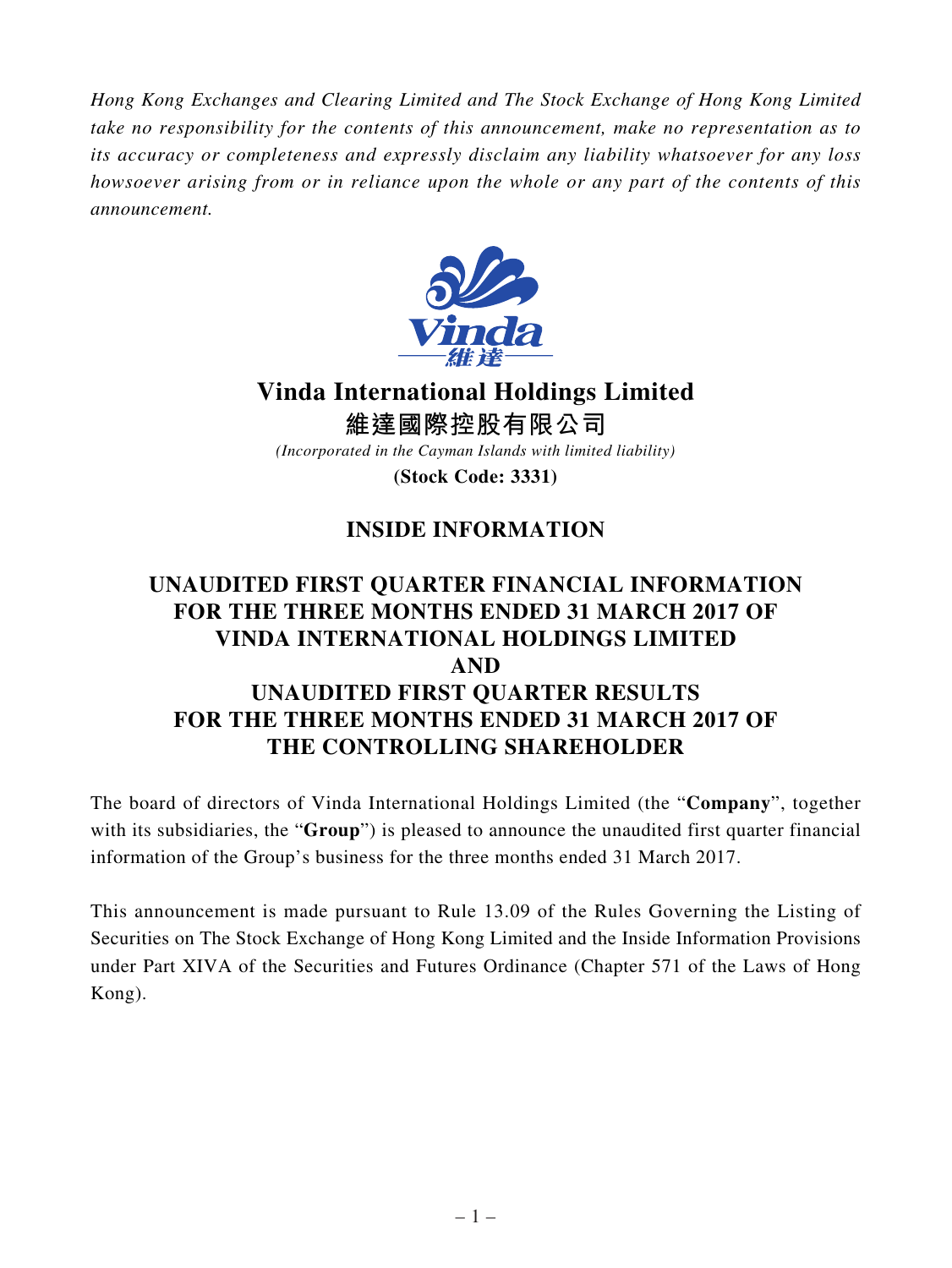## **UNAUDITED FINANCIAL INFORMATION FOR THE THREE MONTHS ENDED 31 MARCH 2017 OF THE GROUP**

Compared to the first quarter of 2016:

- Revenue increased by  $21.3\%$  (with an organic growth of 7.0%) to HK\$3,104 million (of which HK\$2,512 million was from Tissue segment and HK\$592 million was from Personal Care segment).
- Gross profit grew by 20.8% to HK\$945 million. Gross profit margin decreased by 0.2 percentage point to 30.4%.
- Operating profit rose by 23.2% to HK\$293 million. Operating profit margin increased by 0.2 percentage point to 9.5%.
- EBITDA increased by 27.9% to HK\$480 million. EBITDA margin expanded by 0.8 percentage point to 15.5%.
- HK\$6 million of total foreign exchange loss (First quarter of 2016: HK\$5 million of total foreign exchange gain).

## **UNAUDITED FIRST QUARTER RESULTS FOR THE THREE MONTHS ENDED 31 MARCH 2017 OF SVENSKA CELLULOSA AKTIEBOLAGET SCA (PUBL)**

Svenska Cellulosa Aktiebolaget SCA (publ) ("**SCA**"), the Company's controlling shareholder, is a company listed on NASDAQ OMX Stockholm. As at the date of this announcement, SCA beneficially owns approximately 52.01% of the entire issued share capital of the Company.

SCA files financial reports which include quarterly financial information and certain operating statistics on a quarterly basis in accordance with the ongoing disclosure obligations applicable to a publicly traded listed company on NASDAQ OMX Stockholm. Such reports include segment financial information on the operations of the Company and are available in the public domain.

SCA has on or about 27 April 2017 released its unaudited financial results for the first quarter ended 31 March 2017. For details of the report for the first quarter of 2017 prepared by SCA, please visit SCA's website (www.sca.com).